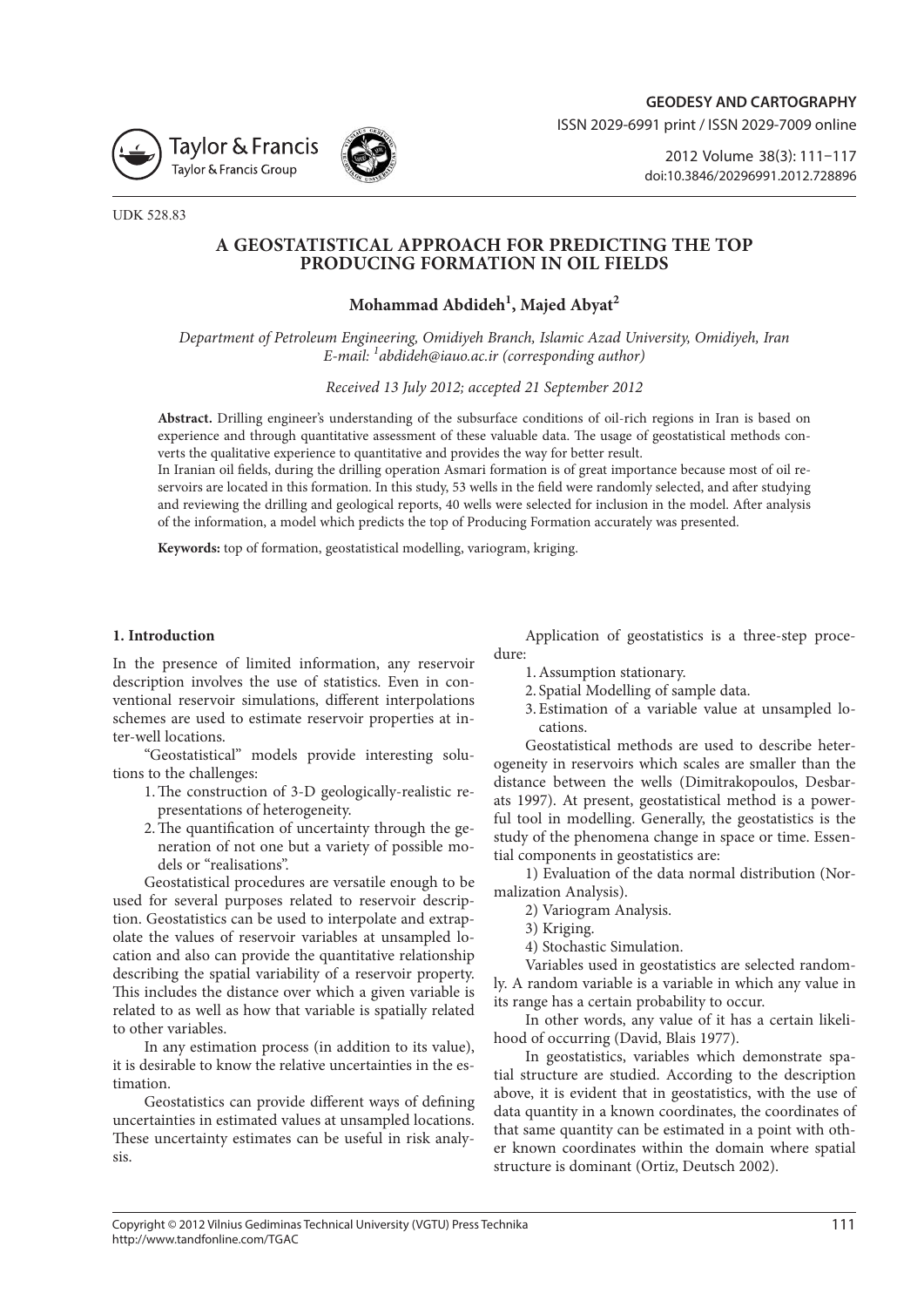## **2. Frequency distribution**

The frequency distribution method is one of the simplest ways to analysis sample data. It summarizes the data in a more compact form than original sample observations. To construct a frequency distribution, the range of the data is divided into intervals called class intervals. It is common practice to use class sizes of equal width, but this is not necessary. The number of measurement falls within a particular class, i.e. is called frequency (Webster, Oliver 2007).

## **3. Variogram analysis**

The variogram is the most commonly used geostatistical technique for describing the spatial relationship. Mathematically, it is defined as:

$$
\gamma(h) = \frac{1}{2}V\left(x\left(\overline{u}\right) - x\left(\overline{u} - h\right)\right).
$$
 (1)

It is half of a variance of the difference between the two values located distance a part because of our assumption for the geosciences data, the difference between the two values increases as the distance increases (the relationship gets weaker). The variogram characterizes the spatial continuity or roughness of a data set**.** Ordinary one-dimensional statistics for two data sets may be nearly identical, but the spatial continuity may be quite different. Variogram analysis consists of the experimental variogram calculated from the data and the variogram model fitted to the data**.** The experimental variogram is calculated by averaging one-half of the difference squared of the z-values over all pairs of observations with the specified separation distance and direction**.** It is plotted as a two-dimensional graph. The variogram model is chosen from a set of mathematical functions that describe spatial relationships**.** The appropriate model is chosen by matching the shape of the curve of the experimental variogram to the shape of the curve of the mathematical function.

Although the variogram is a fairly simple function, its interpretation is not straightforward.

Variogram analysis is an important part of geostatistical modelling. Usually, the variogram model begins from a nonzero value and increases up to a range called effective range (a), and eventually reaches the constant value called sill. The effective range is the range in which the data spatial structure is relevant, and outside the range, the data effect is independent from each other (Corstange *et al.* 2008).

Theoretically, the value of variogram for  $h = 0$ should tend to its minimum value of zero, but in practice, true variograms which are as a result of experience, do not usually follow this condition. The value of variogram for  $h = 0$  is called Nugget effect. As increased, variogram begins from low values and moves towards a constant limit, so some variograms reach a relatively constant value which after that whatever distance increased the amount of viogram does not change significantly. This relatively constant value which change happens accidentally is called sill.

In geostatistics, variograms which reach a constant sill are more important and appropriate for estimation. However, the experimental variograms are not sufficient for variogram analysis and appropriate theoretical models should be fitted on it. There are several theoretical models for fitting to experimental variograms (Christakos 2001). The Gaussian or hyperbolic isotropic model assumes a gradual rise for the y-intercept. The formula used for this model is:

$$
\gamma(h) = C_0 + C \left[ 1 - \exp\left(\frac{h^2}{A_0^2}\right) \right],\tag{2}
$$

where  $\gamma$  (*h*) = semivariance for interval distance class *h*, *h* = lag interval,  $C_0$  = nugget variance  $\geq 0$ ,  $C$  = structural variance  $\geq C_0$ , and  $A_0$  = range parameter. In the case of the Gaussian model, the effective range  $A = 3^{0.5} A_0$ , which is the distance at which the sill  $(C + C_0)$  is within 5% of the asymptote and the sill never meets the asymptote in the Gaussian models (Hansen *et al.* 2006).

## **4. Kriging**

There are several methods for estimation. In a general classification, they can be divided to geostatistical and classical methods. Classical methods use classical statistics for estimation, while in geostatistical methods the estimation is based on spatial structure in the environment (Haining 2003).

In general, geostatistical estimation is a process in which the value of a quantity in points with known coordinates can be determined using the value of the same quantity at different points with known coordinates. Kriging is an estimation method based on a weighted moving average, and it can be regarded as the Best Linear Unbiased Estimator (BLUE). The most important feature of kriging is error estimation, which the relevant associated error can be calculated (Deutsch 2002). Therefore, for each estimated value, the relevant confidence range can be calculated.

As already mentioned, kriging is a weighted moving average. This estimator is defined as follows:

$$
Z_{\nu}^* = \sum_{i=1}^n \lambda_i z_{\nu_i}.
$$
 (3)

In the above equation,  $Z_v^*$  is estimation assay,  $\lambda_i$  is weight or importance of the quantity dependent on the ith sample and  $z_{v_i}$  is the assay of ith sample. This type of kriging is called linear kriging as it is a linear combination of n data. The condition of using this estimator is that the variable Z should have normal distribution. If the variable is not normally distributed, non-linear kriging should be used, or firstly a transformation should be found that transforms the distribution of the desired variable to normal, and then linear kriging should be performed on transformed data.

Kriging compared to other estimation methods has many advantages, some of them include:

In the kriging method, each known sample in estimation of the unknown point is completely dependent upon the spatial structure of the related environment, while in other methods the weights are only dependent on a geometrical characteristic such as distance, and do not react/respond to the changes in spatial structure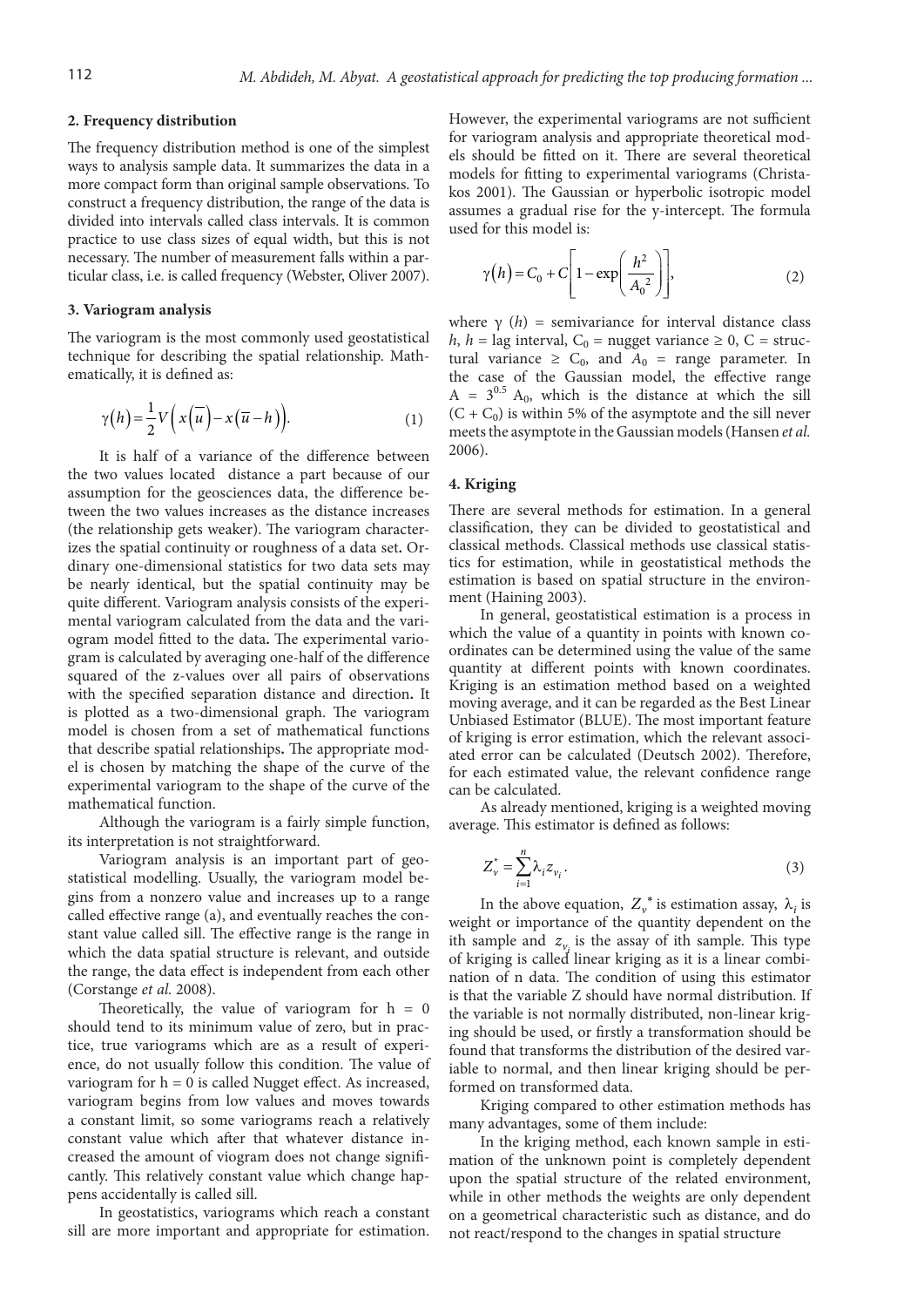As spatial structure is weakened (increased Nugget effect), the role of the sample position decreases, so that in the case of total Nugget effect, the weights of all the samples will be equal (Gotway, Young 2002).

The increasing effective range, causes the weight of known samples which are far from block or the desired unknown point to be overestimated.

Some of the Kirging characteristics are:

- 1) Kriging accompanied by any estimation reduces its error, and not only the average error can be calculated but also the error distribution (estimation variance) can be determined in the whole area under study.
- 2) If the quantitative value is estimated in sampling points, the estimated value should be equal to the measured value, and the estimation variance should fall to zero.
- 3) Kriging is a function of variogram characteristics of estimated blocks and the geometry of blocks used for estimation, but it does not function as a true value of data.
- 4) Kriging causes softening of changes (reduced vibrations), i.e. the assay distribution of the estimated blocks relative to true assay of blocks has little changes.

#### **4.1. Kinds of Kriging according to basic volume**

Point kriging: If the measured value and the values estimated by kriging are attributed to the point, kriging is known as point kriging. In general, point sampling is not possible, and even very small samples have a volume. But if the sample size is small compared with the effective range of variogram, it can be assumed defective by approximation. In this type of kriging, the point variogramis used. This method is most widely used in mapping. Thus, based on the points on sampling grid, first a regular grid of points is defined, known coordinates on the map are estimated by point kriging, and then their contour lines are plotted using a selected algorithm (Kelsall*,* Wakefield 2002).

Block kriging: In estimating reserves of a deposit, the aim is determining the volume of mineral with a certain assay. For this purpose, the desired parameter can be divided to blocks with known centre coordinates, and then their average assayis estimated by block kriging method.

## **4.2.The role of searching radius in estimation by kriging**

If the distance increases, the spatial structure weakens and often disappears.

Thus, the points lying beyond a certain distance (effect radius) from the estimation point have virtually no effect on the estimated point, and there is no need to be involved in the process of this point estimation. The maximum distance, the points which participate in the estimation, is called searching radius. Searching radius can be obtained by variogram. This radius is usually considered equal to or slightly smaller (two thirds) than the effective radius. Searching radius causes participation of fewer points in estimation, but increases the accuracy. Besides determining the searching radius, limitation of the maximum number of points participating in the estimates is considered. Such limitation helps to reduce calculation load and consequently speeds up results.

### **5.The studied field**

This oil fields located in the northeast of Ahwaz city, the south-western Iran. In general, these fields are located in the eastern side of the Great Basin of Dezfoul Embayment. The dimensions of the field are approximately 65 kilometres of length and of 7 kilometres width, the distance between the reservoir crest and the deepest water and oil interface reservoir in Asmari Formation is about 2000 m.

#### **6. Model design**

In this study, for designing this model, 53 wells in the field were randomly selected, and after studying and reviewing the drilling and geological reports, 40 wells were selected for inclusion in the model. Necessary information about these wells, including their location and also the entry point to Asmari Formation were digitally extracted.

In the first step, after entering the data, position of the wells in the field was determined (Fig. 1).

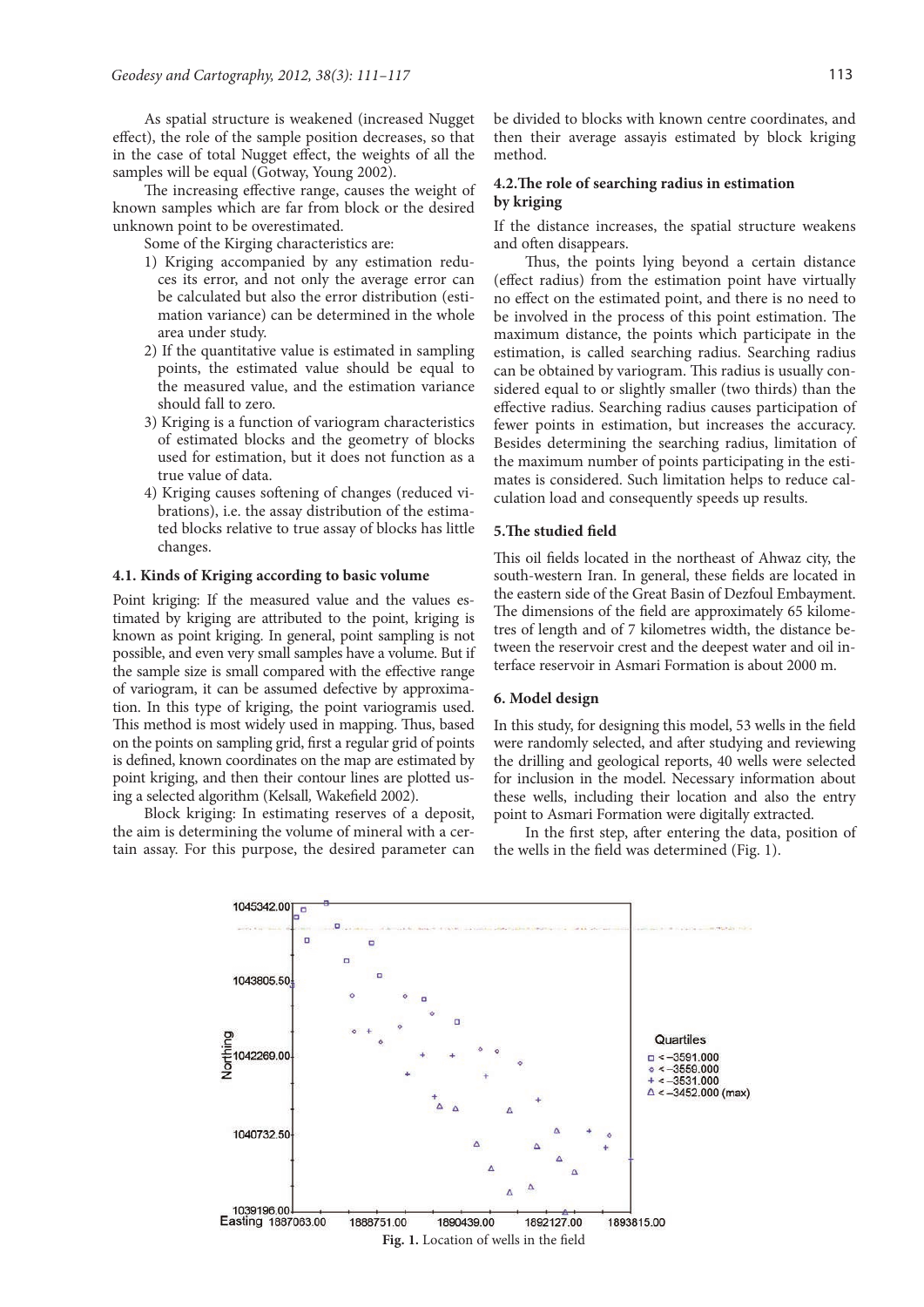Data analysis, by drawing histograms and cumulative curves, is aimed to determine the type of data distribution (Figs 2, 3). After drawing data histogram, statistical parameters of the data analysis showed a normal distribution (Table 1).

The next step is evaluation of variogram. In this study, after fitting different models and comparing the results (Table 2), the model which selected for fitting was the Gaussian model (Fig. 4). To observe the semi variance variations in different directions, anisotropic variogram surface was plotted. It helps us to determine the main axis of anisotropy in variogram model (Fig. 5).

| normalization of data |  |
|-----------------------|--|
|                       |  |
|                       |  |

| Statistic Parameter  | Values      |
|----------------------|-------------|
| Mean                 | $-3573.011$ |
| <b>Std Deviation</b> | 78.681      |
| Sample Variance      | 6190.721    |
| Minimum              | $-3791$     |
| Maximum              | $-3452$     |
| Skewness             | $-0.87$     |
| Kortosis             | 0.34        |



**Fig. 2.** Frequency distribution of data



**Fig. 3.** Cumulative frequency curve of data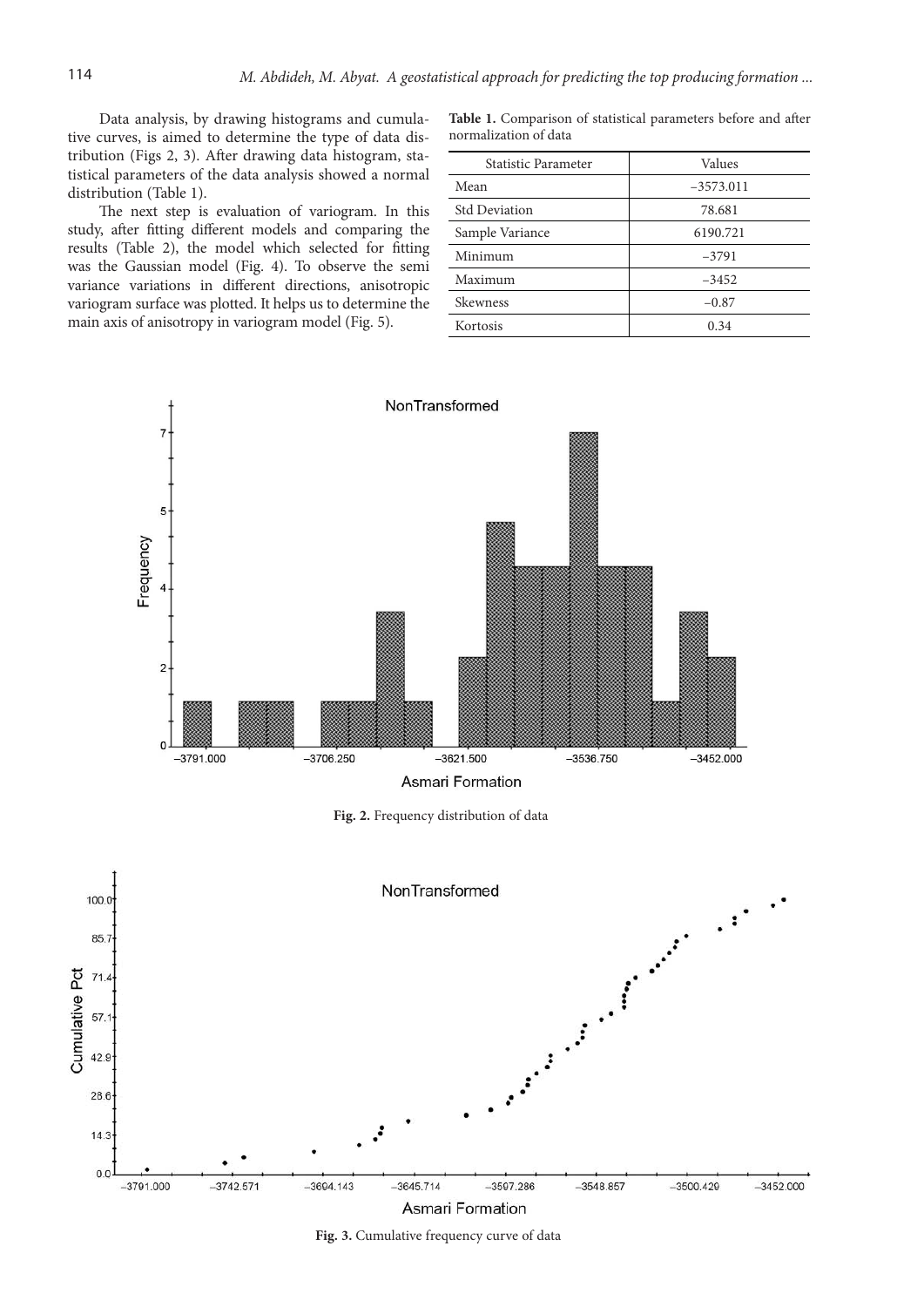| Model         | Nugget            | Sill     | Range Parameter |              | Proportion  | r <sup>2</sup> |
|---------------|-------------------|----------|-----------------|--------------|-------------|----------------|
|               | (C <sub>0</sub> ) | $(C0+C)$ | Major $(A1)$    | Minor $(A2)$ | $c/(c_0+c)$ |                |
| Spherical     | 0.01000           | 4.02900  | 24660           | 24660        | 0.998       | 0.860          |
| Exponential   | 0.01000           | 4.02900  | 13940           | 41820        | 0.998       | 0.819          |
| Linear        | 0.01000           | 3.58200  | 14810           | 14810        | 0.997       | 0.872          |
| Linear to all | 0.01000           | 3.58200  | 14810           | 14810        | 0.997       | 0.872          |
| Gaussian      | 0.01000           | 4.02900  | 9180            | 15900        | 0.998       | 0.926          |

**Table 2.** Comparison of results from different model



Gaussian model (Co = 0.0240; Co + C = 5.3859; A1 = 14040.00;  $A2 = 14040.00$ ;  $r2 = 0.524$ ; RSS = 16.8)

**Fig. 4.** Gaussian model fitted



**Fig. 5.** The model of variogram surface

In this stage, after identifying the structures dominating the estimated space, the proper estimator should be selected. One of the most famous geostatistical estimators is Kriging, which is an unbiased estimator. Estimation can be done using kriging, and estimation error can be introduced using estimation and dispersion variance tools. One of the effective parameter in model design with Kriging is searching radius. In this model, the searching radius is considered equal to effective range.

As already mentioned, kriging has many different types, and in this study the block kriging  $(2\times2)$  has been used for a model design.

Cross validation is a method for controlling the error accuracy of estimation. In this method, the true value of data and the estimated value are placed close to each other on the same diagram, and the estimation error value is obtained by comparison of these two values (Fig. 6). After complete estimation, a model of formation top is presented (Figs 7, 8).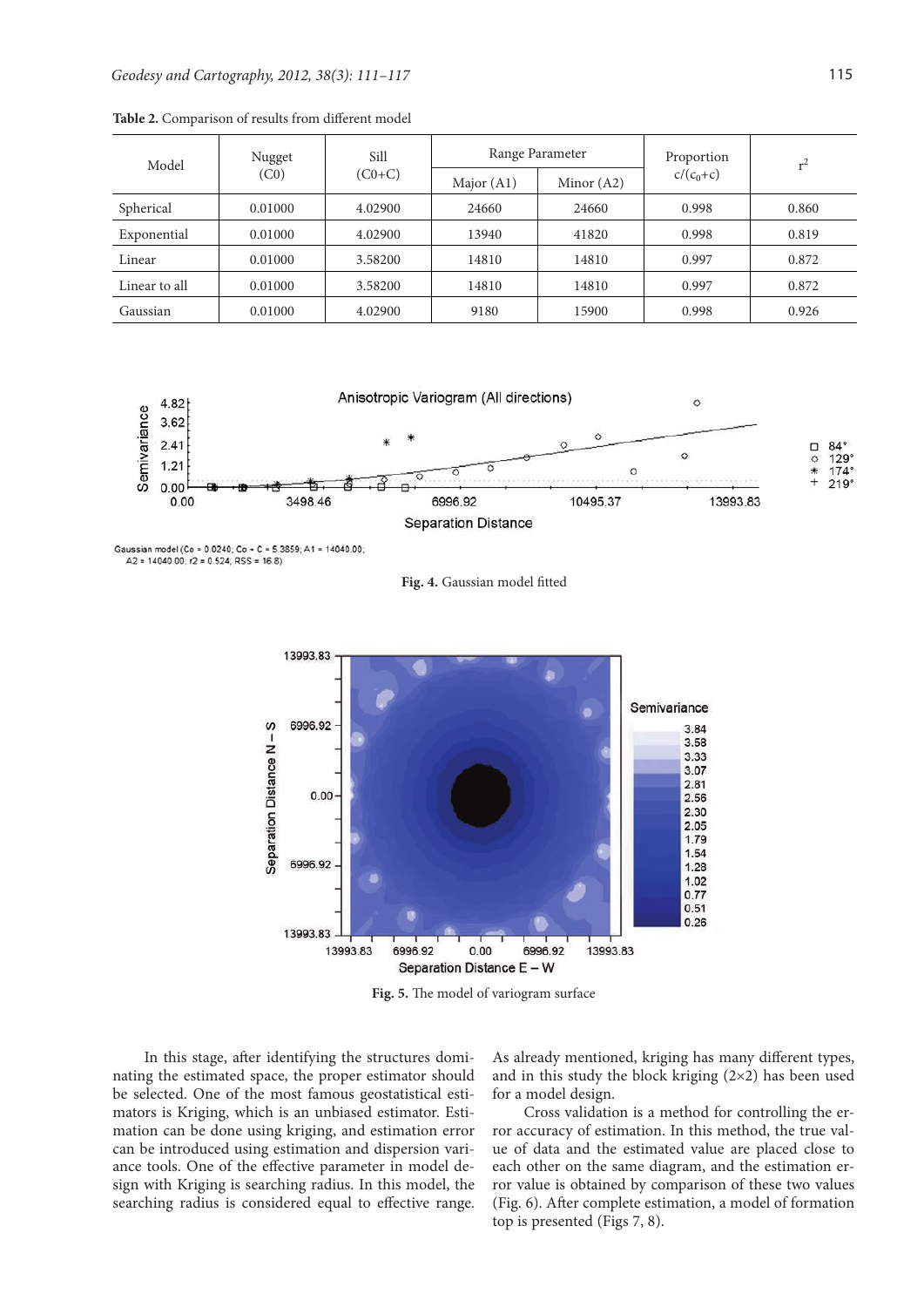

**Fig. 6.** Cross Validation Diagram for determining Error Estimation



**Fig. 7.** Final model of the top of Asmari Formation (left view)



**Fig. 8.** Final model of the top of Asmari Formation (right view)